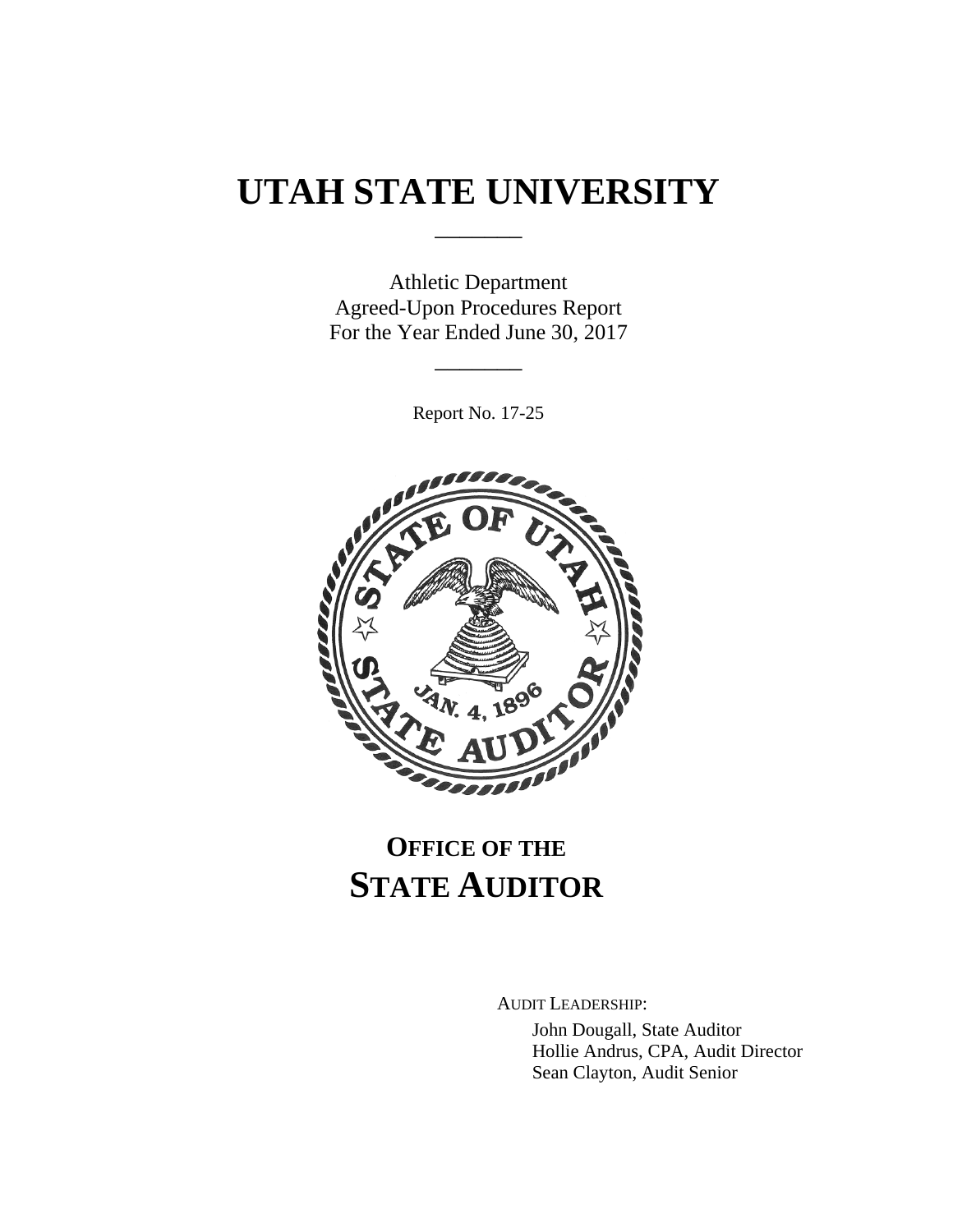

**OFFICE OF THE STATE AUDITOR**

## **INDEPENDENT STATE AUDITOR'S REPORT**

To the Board of Trustees, Audit Committee, and Noelle Cockett, President Utah State University

We have performed the procedures enumerated below, which were agreed to by Utah State University's (University's) management, solely to assist you in evaluating whether the accompanying Statement of Revenues and Expenses (the Statement) of the University's Athletic Department is in compliance with the National Collegiate Athletic Association (NCAA) Bylaw 3.2.4.15 for the year ended June 30, 2017. The University's management is responsible for the Statement and the Statement's compliance with those requirements. This agreed-upon procedures engagement was conducted in accordance with attestation standards established by the American Institute of Certified Public Accountants. The sufficiency of these procedures is solely the responsibility of those parties specified in this report. Consequently, we make no representation regarding the sufficiency of the procedures described below either for the purpose for which this report has been requested or for any other purpose.

The procedures and the associated findings are as follows:

#### *Internal Control Agreed-upon Procedures*

- A. We reviewed the general control environment for the Athletic Department. As part of this review, we reviewed the organization of the Athletic Department. We also made certain inquiries of management regarding departmental organization, control consciousness of staff, competency of personnel, adequate safeguarding and control of records and assets, the extent of the Internal Audit Department's involvement with athletics, controls over interactions with the Information Technology Department, and other relevant matters. We found no exceptions as a result of these procedures.
- B. We tested the specific elements of the control environment and accounting systems that are unique to the Athletic Department that were not addressed in connection with the audit of the University's financial statements. This included testing samples of Ticket Office cash receipts, Athletic Office cash receipts, payroll transactions, and non-payroll transactions for compliance with internal control policies and procedures. Sample sizes were 5 items each for Ticket Office cash receipts, Athletic Office cash receipts, payroll transactions, and non-payroll transactions. We found no exceptions as a result of these procedures.
- C. We reviewed and tested the University's procedures for gathering information on the nature and extent of affiliated and outside organizational activity for or on behalf of the Athletic Department. The only booster group activity is Aggies Unlimited, which is under the accounting control of the University; therefore, we did not perform additional procedures.

#### *Statement of Revenues and Expenses Agreed-Upon Procedures*

D. We obtained the Athletic Department's Statement of Revenues and Expenses (the Statement) for the year ended June 30, 2017, as prepared by management.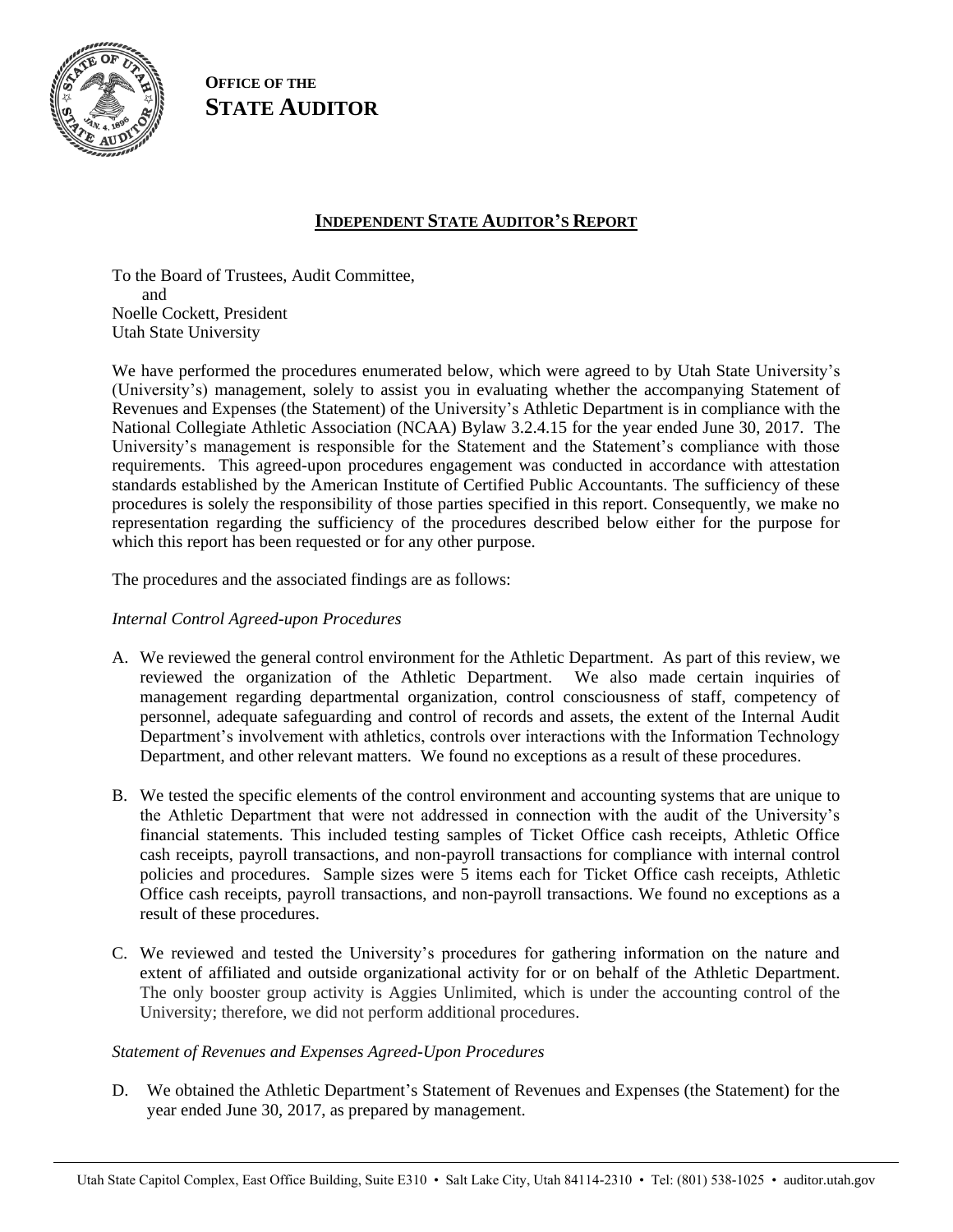- We agreed the amounts reported on the Statement to the University's general ledger. We ensured that the amounts were reported in accordance with NCAA guidelines and generally accepted accounting principles.
- We compared and agreed each operating revenue and expense category that comprised more than 4.0% of total revenues or total expenses, as reported on the Statement during the reporting period, to supporting schedules provided by the University.
- We compared and agreed sample items selected in B above and in the Revenue and Expense Procedures noted below to adequate supporting documentation.
- We compared each major revenue and expense account over 10% of the total revenues or total expenses to prior period amounts. We obtained and documented an understanding of any variations greater than 10%. We have reported our analysis as a supplement to this Agreed-Upon Procedures report (see Exhibit I).
- We reviewed the footnotes to the Statement for propriety and compliance with NCAA guidelines.

We agreed to report on any matter that came to our attention that caused us to believe that any of the specified accounts or items needed to be adjusted by more than \$25,000. We found no exceptions as a result of these procedures.

E. We performed the following procedures related to the Athletic Department.

#### Revenue Procedures**:**

#### **Ticket Sales**

1. We compared tickets sold during the reporting period, complimentary tickets provided during the reporting period, and unsold tickets to the related revenue reported by the University in the Statement and the related attendance figures and recalculated totals.

#### **Student Fees**

2. We compared and agreed student fees reported by the University in the Statement for the reporting period to student enrollments during the same reporting period and recalculated totals.

#### **Direct Institutional Support**

3. We compared the direct institutional support recorded by the University during the reporting period with institutional supporting budget transfers documentation, and other corroborative supporting documentation and recalculated totals.

#### **Contributions**

4. We obtained and reviewed supporting documentation for each contribution of moneys, goods, or services received directly by the University from any affiliated or outside organization, agency, or group of individuals (two or more) not included above (e.g. contributions by corporate sponsors) that constituted 10% or more in aggregate for the reporting year of all contributions received for intercollegiate athletics during the reporting period and recalculated totals.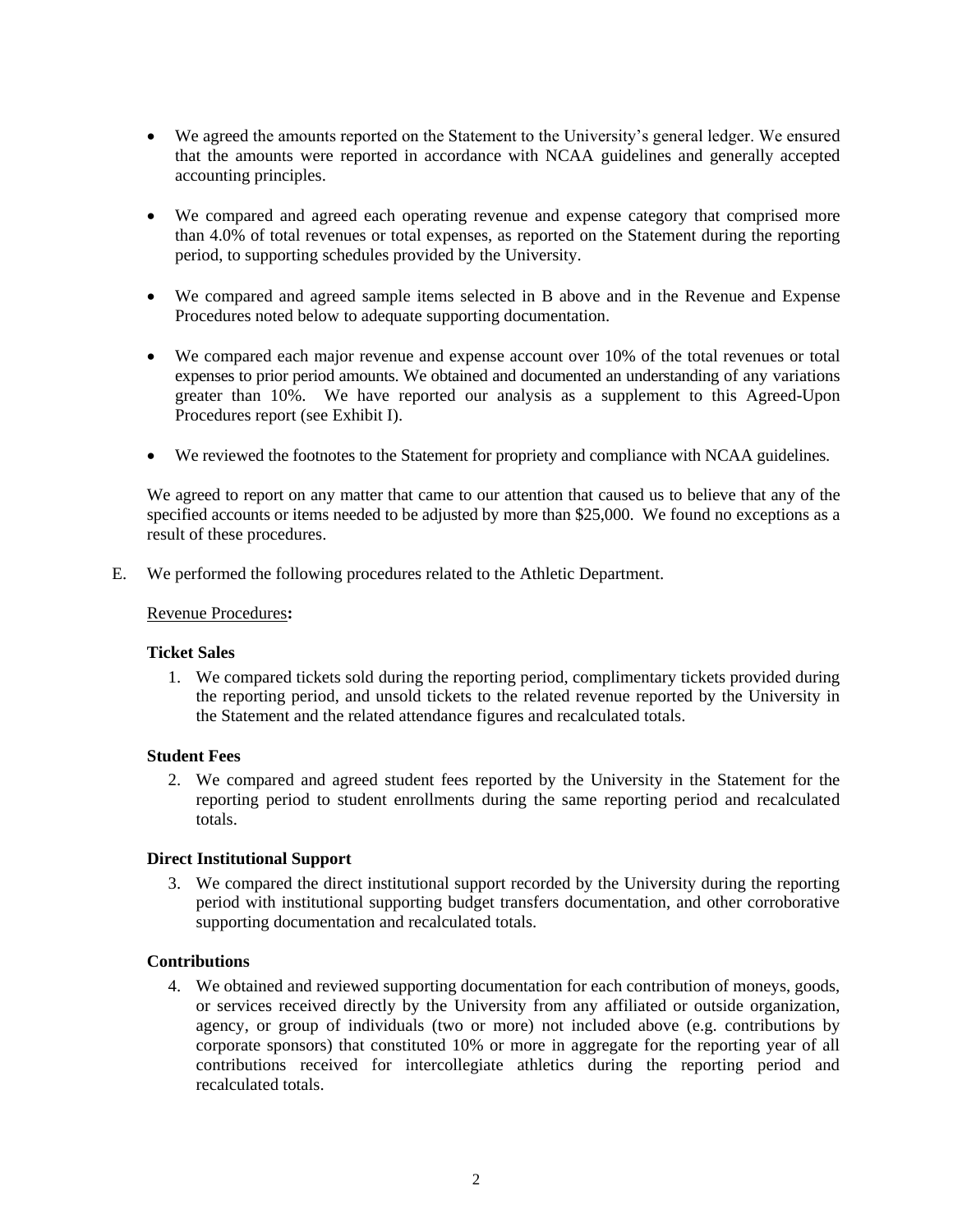#### **Conference Distributions**

- 5. We obtained and inspected agreements related to the University's conference distributions and to participation in revenues from tournaments during the reporting period to gain an understanding of the relevant terms and conditions.
- 6. We compared and agreed the related revenues to the University's general ledger and/or the Statement and recalculated totals.

We found no exceptions greater than \$25,000 as a result of these revenue procedures.

#### Expense Procedures:

#### **Athletic Student Aid**

- 7. We selected a sample of 36 student athletes from the listing of University student aid recipients during the reporting period.
- 8. We obtained individual student account detail for each selection and compared total aid in the University's student system to the student's detail in the NCAA Compliance Assistant (CA) software. We identified differences between the University's student system and the CA software for all 36 student athletes selected. These variances between total aid according to the University's student system and the amount reported in the CA software ranged from (\$3,602.77) to \$3,620.66, netting to a (\$18,406.76) difference for all 36 student athletes selected.
- 9. We performed a check to ensure the information for each student selected was accurately reported in the CA software using criteria listed in the 2017 NCAA Agreed-Upon Procedures Guide.
- 10. We recalculated totals for each sport and overall.

#### **Coaching Salaries, Benefits, and Bonuses Paid by the University and Related Entities**

- 11. We obtained and inspected a listing of coaches employed by the University and related entities during the reporting period. We selected a sample of 4 coaches that included football, and men's and women's basketball from the listing and reviewed the contract or personnel action form, if the coach did not have a formal contract for the selected coaches.
- 12. We compared and agreed the financial terms and conditions of each selection to the related coaching salaries, benefits, and bonuses recorded by the University and related entities in the Statement during the reporting period.
- 13. We obtained and inspected summary payroll registers for the reporting period for each selection. We compared and agreed summary payroll registers from the reporting period to the related coaching salaries, benefits, and bonuses paid by the University and related entities expense recorded by the University in the Statement during the reporting period.
- 14. We compared and agreed the totals recorded to any employment contracts executed for the sample selected and recalculated totals.

#### **Support Staff/Administrative Salaries, Benefits, and Bonuses Paid by the University and Related Entities**

- 15. We selected 25 support staff/administrative personnel employed by the University and related entities during the reporting period.
- 16. We obtained and inspected reporting period summary payroll registers for each selection. We compared and agreed related summary payroll registers to the related support staff/ administrative salaries, benefits, and bonuses paid by the University and related entities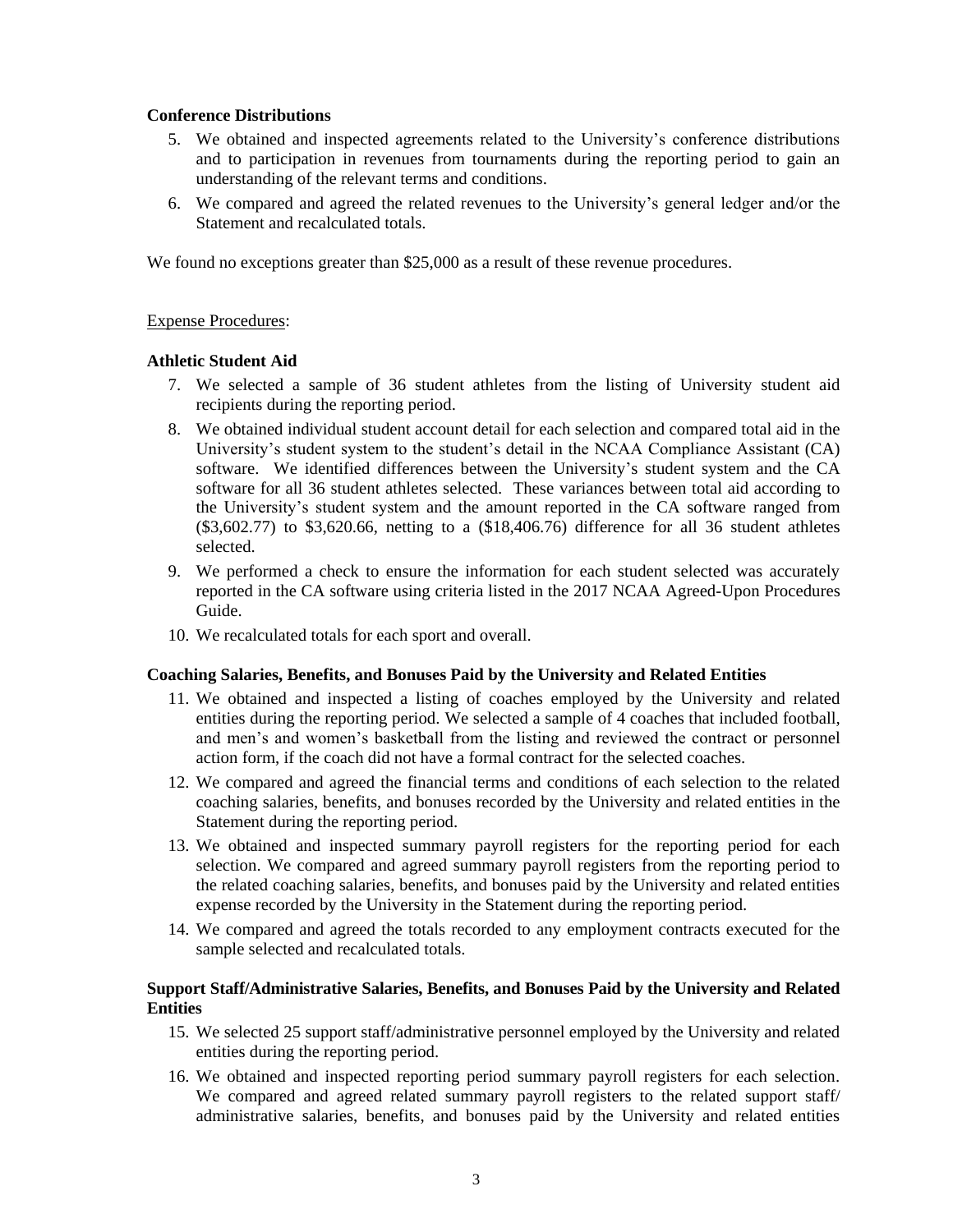expense recorded by the University in the Statement during the reporting period and recalculated totals.

Except as noted above, we found no exceptions greater than \$25,000 as a result of these expense procedures.

#### *Additional Agreed-Upon Procedures*

- F. We compared and agreed the sports sponsored as reported in the NCAA Membership Financial Reporting System to the squad lists of the University.
- G. We obtained the University's Sports Sponsorship and Demographics Forms Report for the reporting year. We validated that the countable sports reported by the University met the minimum requirements set forth in Bylaw 20.9.6.3 for the number of contests and the number of participants in each contest that is counted toward meeting the minimum-contest requirement. We then ensured that the University reported these sports as countable for revenue distribution purposes within the NCAA Membership Financial Reporting System.
- H. We could not agree the total number of student-athletes who, during the academic year, received a Pell Grant award and the total value of these Pell Grants reported in the NCAA Membership Financial Reporting System to a report, generated out of the institution's financial aid records, of all student-athlete Pell Grants. As of the date of this report, the University had not submitted this information in the NCAA Membership Financial Reporting System.

Except as noted in H, we found no exceptions greater than \$25,000 as a result of these additional procedures.

We were not engaged to and did not conduct an examination, the objective of which would be the expression of an opinion on the accompanying Statement's compliance with NCAA Bylaw 3.2.4.15. Accordingly, we do not express any such opinion. Had we performed additional procedures, other matters might have come to our attention that would have been reported to you.

As noted above, this agreed-upon procedures engagement was conducted in accordance with attestation standards established by the American Institute of Certified Public Accountants. These standards require us to convey that "this report is intended for the information and use of the Board of Trustees, Audit Committee, and Administration of the University and authorized representatives of the NCAA and is not intended to be and should not be used by anyone other than these specified parties." However, this report is a public document and its distribution is not limited.

Office of the State auditor

Office of the State Auditor January 12, 2018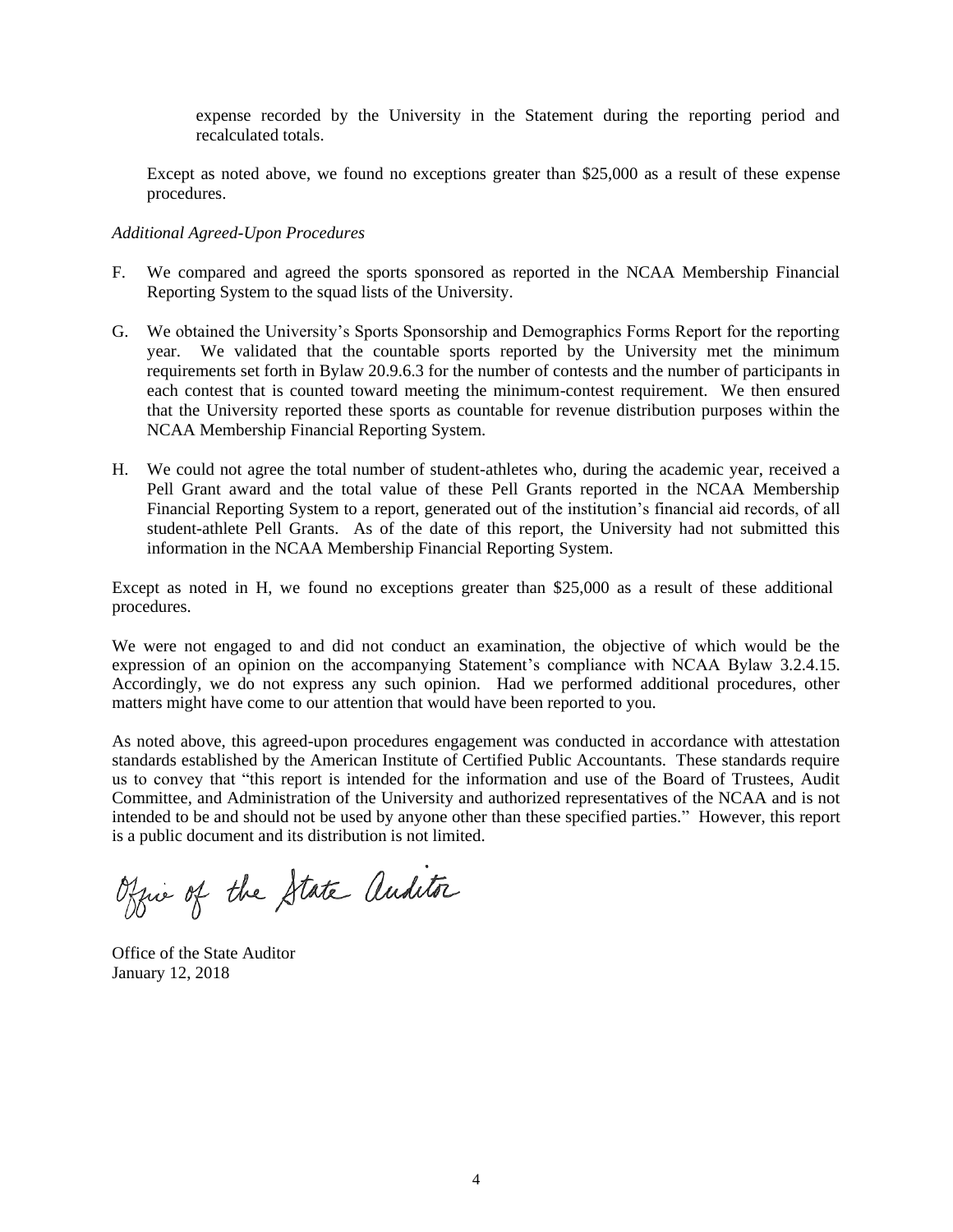#### UTAH STATE UNIVERSITY ATHLETIC DEPARTMENT STATEMENT OF REVENUES AND EXPENDITURES FOR THE YEAR ENDED JUNE 30, 2017

|                                                                     |                |                          | Other                    | Non-Program              |                |
|---------------------------------------------------------------------|----------------|--------------------------|--------------------------|--------------------------|----------------|
|                                                                     | Football       | Basketball               | Sports                   | Specific                 | Total          |
| <b>Operating revenues:</b>                                          |                |                          |                          |                          |                |
| Ticket sales                                                        | 1,282,214      | 642,850                  | 43,461                   | 36,896                   | 2,005,421      |
| Direct state or other govt support                                  | ÷,             |                          | 127,583                  |                          | 127,583        |
| Student fees                                                        |                |                          |                          | 5,103,542                | 5,103,542      |
| Direct institutional support                                        | 792,563        | 1,098,488                | 2,870,619                | 5,941,400                | 10,703,070     |
| Less - Transfers to institution                                     |                |                          |                          |                          |                |
| Indirect institutional support revenue                              | 303,293        | 266,293                  | 829,259                  | 710,620                  | 2,109,465      |
| rental fees                                                         |                | $\blacksquare$           | $\sim$                   | 867,458                  | 867,458        |
| Guarantees                                                          | 1.200.000      | 8,000                    | 27,000                   |                          | 1,235,000      |
| Contributions                                                       | 2,046,378      | 90,080                   | 33,444                   | 1,828,764                | 3,998,666      |
| In-kind contributions                                               | 475,533        | 18,273                   | 85,405                   | 93,974                   | 673,185        |
| Compensation & benefits provided by a third party                   | 305,000        | 100,000                  | ÷,                       | $\overline{a}$           | 405,000        |
| Media rights                                                        | 1,382,222      | $\overline{\phantom{a}}$ | ÷                        | 225,695                  | 1,607,917      |
| <b>NCAA</b> distributions                                           |                |                          |                          | 1,310,168                | 1,310,168      |
| Conference distributions                                            | 1,494,579      | 687,681                  |                          | 247,437                  | 2,429,697      |
| Program, novelty, parking and concession sales                      |                |                          |                          | 50,942                   | 50,942         |
| Royalties, licensing, advertisement and sponsorships                |                |                          |                          | 989,578                  | 989,578        |
| Sports camp revenues                                                |                |                          |                          | ÷,                       |                |
| Athletics restricted endowment and investment income                | 32,841         | 29.224                   | 36,290                   | 404,939                  | 503,294        |
| Other operating revenue                                             | 442            | 31                       | 34,642                   | 243,192                  | 278,307        |
| <b>Bowl</b> revenues                                                | $\blacksquare$ | $\overline{\phantom{a}}$ | $\sim$                   | $\overline{\phantom{a}}$ | $\blacksquare$ |
| Total operating revenue                                             | 9,315,065      | 2,940,920                | 4,087,703                | 18,054,605               | 34,398,293     |
| <b>Operating expenses:</b>                                          |                |                          |                          |                          |                |
| Athletic student aid                                                | 2,231,477      | 407,357                  | 3,011,899                | 94,040                   | 5,744,773      |
| Guarantees                                                          | 550,000        | 241,161                  | 38,308                   |                          | 829,469        |
| Coaching salaries, benefits, & bonuses paid by the University       | 3,016,904      | 1,033,060                | 2,302,735                | -                        | 6,352,699      |
| Coaching other compensation & benefits paid by a third party        | 305,000        | 100,000                  |                          |                          | 405,000        |
| Support staff salaries, benefits & bonuses paid by the University   | 47,031         | 19,269                   | 91,765                   | 4,258,558                | 4,416,623      |
| Support staff other compensation $&$ benefits paid by a third party | $\overline{a}$ | $\overline{\phantom{a}}$ | $\overline{\phantom{a}}$ |                          |                |
| Severance payments                                                  | ÷,             | 227,294                  |                          | ÷,                       | 227,294        |
| Recruiting                                                          | 215,727        | 137,711                  | 208,593                  |                          | 562,031        |
| Team travel                                                         | 740,487        | 323,808                  | 1,758,760                | 5,262                    | 2,828,317      |
| Sports equipment, uniforms & supplies                               | 523,588        | 70,444                   | 509,886                  | 98,853                   | 1,202,771      |
| Game expenses                                                       | 311,082        | 274,005                  | 360,102                  | 35,202                   | 980,391        |
| Fund raising, marketing & promotion                                 | 69,878         | 31,917                   | 13,157                   | 382,927                  | 497,879        |
| Sports camp expenses                                                | ÷,             | $\overline{a}$           | ÷,                       |                          |                |
| Spirit groups                                                       |                |                          | ÷,                       | 20,500                   | 20,500         |
| Athletic facilities debt service, leases & rental fees              | 1,580,854      | 100,754                  | 83,969                   | 1,408,243                | 3,173,820      |
| Direct overhead & admin expenses                                    | 51,810         | 5,536                    | 179,906                  | 727,610                  | 964,862        |
| Indirect institutional support expense                              | 303,293        | 266,293                  | 829,259                  | 710,620                  | 2,109,465      |
| Medical expenses & insurance                                        | 160            | 111                      | 1,670                    | 487,697                  | 489,638        |
| Memberships & dues                                                  | 1,500          | 2,819                    | 19,158                   | 472,358                  | 495,835        |
| Student-athlete meals (non-travel)                                  | 232,285        | 19,854                   | 85,080                   | 248,605                  | 585,824        |
| Other operating expenses                                            | 438,854        | 81,012                   | 186,240                  | 1,620,108                | 2,326,214      |
| Bowl expenses                                                       |                | ÷,                       |                          |                          |                |
| Total operating expenses                                            | 10,619,930     | 3,342,405                | 9,680,487                | 10,570,583               | 34,213,405     |
| Excess/(deficiency) of revenues<br>over/(under) expenses            | (1,304,865)    | (401, 485)               | (5,592,784)              | 7,484,022                | 184,888        |
| Other reporting items:                                              |                |                          |                          |                          |                |
| Excess transfer to institution                                      |                |                          |                          |                          |                |
| Conference realignment expenses                                     |                |                          |                          |                          |                |
| Total athletics related debt                                        |                |                          |                          | 53,580,658               | 53,580,658     |
| Total institutional debt                                            |                |                          |                          | 213,363,737              | 213, 363, 737  |
| Value of athletics dedicated endowments                             |                |                          |                          | 4,739,735                | 4,739,735      |
| Value of institutional endowments                                   |                |                          |                          | 360,157,494              | 360,157,494    |
| Total Athletics related capital expenditures                        | 6,412,682      |                          | 298,882                  |                          | 6,711,564      |

The accompanying notes are an integral part of this financial statement.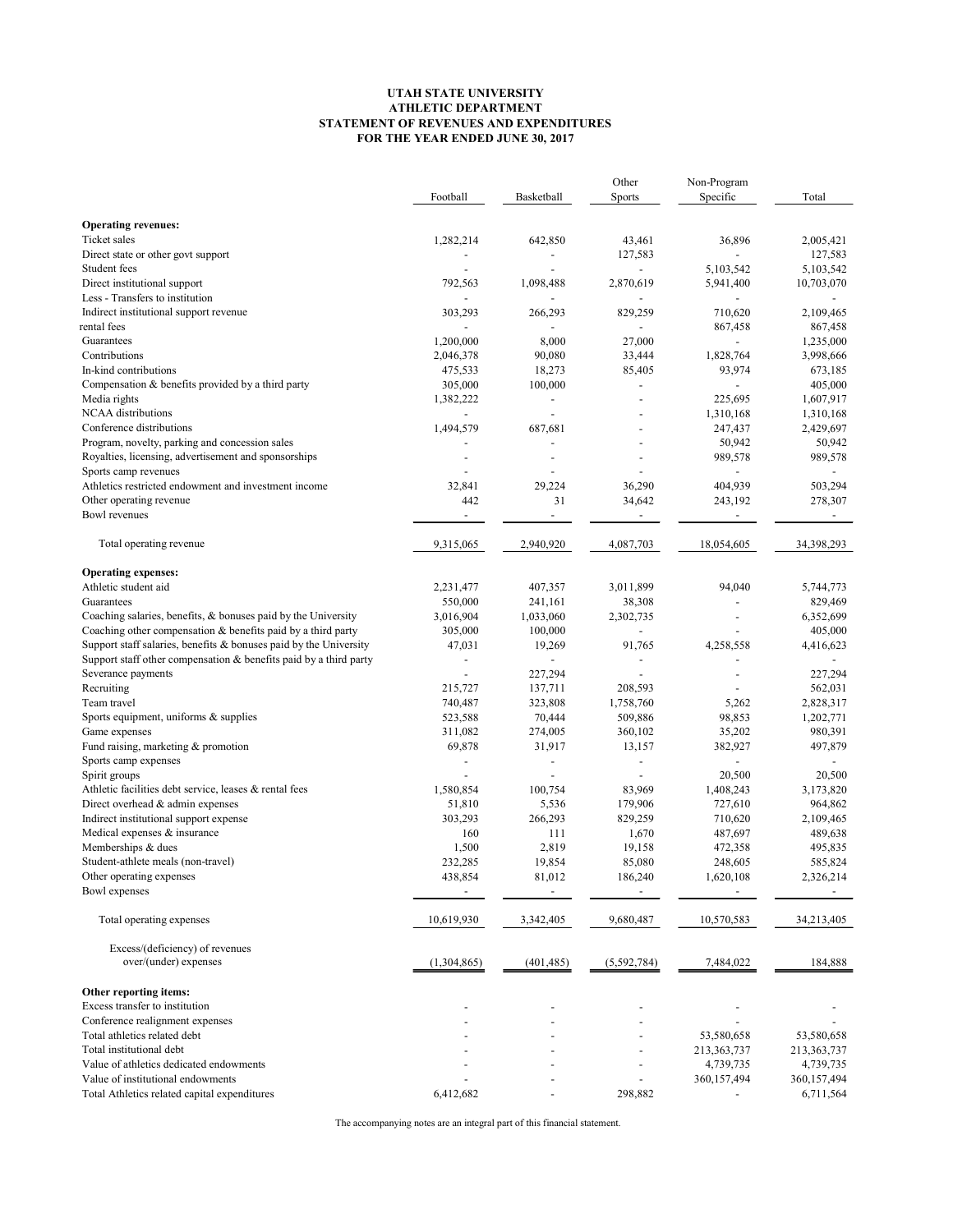### **UTAH STATE UNIVERSITY** ATHLETIC DEPARTMENT

#### Notes to the Statement of Revenues and Expenses For the year ended June 30, 2017

*Accrual Basis* ‒ The accompanying Statement of Revenues and Expenses (Statement) presents the results of financial activity of Utah State University's Athletic Department and has been prepared on the accrual basis of accounting in accordance with generally accepted accounting principles except for the following:

- Direct Institutional Support Revenues and Athletic Student Aid Expenses have not been reduced for scholarship allowances.
- Tuition waivers have been reported as Direct Institutional Support and Athletic Student Aid Expense.
- Contribution revenues are recognized in the Statement when both received and used, rather than when pledged or received as required by NCAA.
- Debt service payments paid by the University for athletic-related debt have been reported as Indirect Institutional Support Revenue and Athletic facilities debt service expense as required by NCAA.
- Debt service payments paid by Athletic endowment donations for Athletic related debt have been reported as Athletic endowment income and Athletic facilities debt service expense as required by NCAA.

*Capital Assets* ‒ The University's policies and procedures for acquiring, approving, depreciating, and disposing of intercollegiate athletic-related capital assets is the same as for all University capital assets. For management purposes and accountability, assets have been capitalized and depreciation expense recorded to distribute costs over the useful life of the assets.

Capital assets are recorded at historical cost, or at acquisition value in the case of gifts.

The University capitalizes all equipment with a unit cost of \$5,000 or more and an estimated useful life greater than one year. Purchased software costing \$100,000 or more is capitalized when acquired. Buildings costing \$250,000 or more are capitalized, as are improvements to buildings costing \$250,000 or more that extend the useful life of the building. Improvements other than buildings costing \$250,000 or more are also capitalized.

The University computes depreciation using the straight-line composite method over the estimated useful life of the assets. The estimated useful lives are as follows: buildings 10-40 years, improvements other than buildings 5-20 years, equipment 3-15 years, and purchased software 5-10 years.

*Revenue Allocation* – Revenues from operations have been allocated to the activity generating the income. Gifts and investment income have been allocated based on management decisions of the Athletic Department.

Student fee revenue was allocated 100% to Non-Program Specific activities.

The state appropriations were allocated through direct institutional support based on the actual payments made in support of Football, Basketball, Other Sports, and Non-Program Specific activities.

Revenues received during a given fiscal year but not expended are carried forward for use by the Athletic Department in future fiscal years.

*Sports Accounting* ‒ The major sports, which include men's football and basketball, are reported separately. Other sports in which the University participates are combined and reported as "Other Sports." The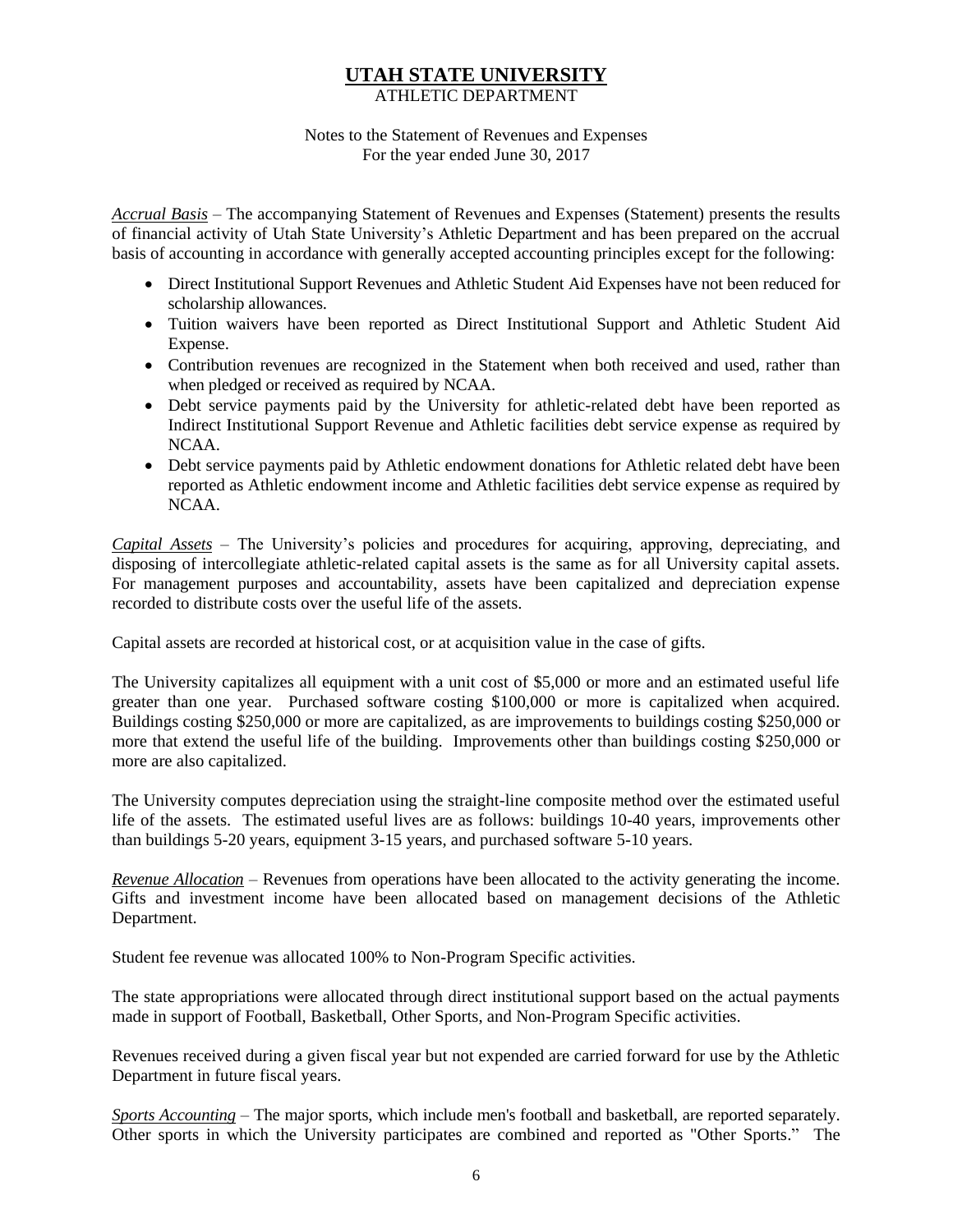### **UTAH STATE UNIVERSITY** ATHLETIC DEPARTMENT

Notes to the Statement of Revenues and Expenses For the year ended June 30, 2017

administrative functions of the Athletic Department and activities which support all sports have been combined for reporting purposes under the caption "Non-Program Specific."

*Indirect Institutional Support* – Indirect Institutional Support includes overhead not charged directly to the athletic department. These charges include an operation and maintenance expense allocation by athletic unit, based on square footage of athletic facilities, and an institutional support expense allocation, based on total salaries and wages of the Athletic Department. Of the \$2,109,465 in indirect support, \$1,510,270 is operation and maintenance expense for the athletic facilities and \$599,195 is institutional support expense.

*Athletic Department Debt* – The principal balance of all external Athletic Department debt at June 30, 2017 is \$41,434,686. This includes the Series 2015 Stadium Bonds in the amount of \$23,470,000, a portion of the Series 2013B bonds for the Wayne Estes Center in the amount of \$8,377,000, the Series 2013 bonds for the Stadium/Spectrum in the amount of \$6,555,000, and contracts payable (SunTrust Leasing Corporation) for scoreboards and field turf in the amount of \$608,322 and contracts payable (Zions Bank) for scoreboards and a sound system in the amount of \$2,424,364. In fiscal year 2017, annual external debt service payments totaled \$3,173,820 of which \$2,722,342 was related to facilities and \$451,478 was related to equipment. Of the \$3,173,820 of total debt service, the Institution paid \$856,243 and the Athletic Department paid \$2,317,577.

The Wayne Estes Center (Series 2013B bonds) and Stadium/Spectrum Bonds (Series 2013 bonds) are secured by a pledge of student building fees. The contracts payable are secured with revenue generated by the Athletic Department.

|         |               | <b>Wayne Estes Center</b> | <b>Stadium Spectrum</b> |           |              | <b>Stadium Maverick</b> |                     | <b>SunTrust</b> | <b>SunTrust</b>     |         |                   |           |              |
|---------|---------------|---------------------------|-------------------------|-----------|--------------|-------------------------|---------------------|-----------------|---------------------|---------|-------------------|-----------|--------------|
| Fiscal  | <b>B</b> onds |                           | <b>B</b> onds           |           | <b>Bonds</b> |                         | <b>Leasing Corp</b> |                 | <b>Leasing Corp</b> |         | <b>Zions Bank</b> |           |              |
| Year    | Principal     | Interest                  | Principal               | Interest  | Principal    | Interest                | Principal           | Interest        | Principal Interest  |         | Principal         | Interest  | Total        |
| 2018    | \$155,000     | \$386,197                 | \$625,000               | \$194,950 | \$440,000    | \$920,015               | \$90,629            | \$10,125        | \$58,468            | \$2,209 | \$510,939         | \$67,875  | \$3,461,407  |
| 2019    | 160,000       | 380,527                   | 650,000                 | 174,387   | 460,000      | 902,348                 | 92,767              | 7,986           | 59,695              | 981     | 526,433           | 52,342    | 3,467,466    |
| 2020    | 166,000       | 373,987                   | 675,000                 | 148,138   | 475,000      | 883,502                 | 94,957              | 5,797           | 15,118              | 51      | 542,398           | 36,337    | 3,416,285    |
| 2021    | 174,000       | 367,160                   | 700,000                 | 120,888   | 500,000      | 859,648                 | 97,197              | 3.556           |                     |         | 558,847           | 19,846    | 3,401,142    |
| 2022    | 180,000       | 360,060                   | 735,000                 | 92,537    | 525,000      | 834,544                 | 99,491              | 1,263           |                     |         | 285,747           | 3,584     | 3,117,226    |
| 2023-27 | 1,024,000     | 1,678,408                 | 3,170,000               | 167,166   | 3,040,000    | 3,764,707               |                     |                 |                     |         |                   |           | 12,844,281   |
| 2028-32 | 1,294,000     | 1,406,573                 |                         |           | 3,615,000    | 3,185,379               |                     |                 |                     |         |                   |           | 9,500,952    |
| 2033-37 | 1,645,000     | 1,056,117                 |                         |           | 4,285,000    | 2,510,302               |                     |                 |                     |         |                   |           | 9,496,419    |
| 2038-42 | 2,070,000     | 628,752                   |                         |           | 5,185,000    | 1,609.917               |                     |                 |                     |         |                   |           | 9,493,669    |
| 2043-46 | 1,509,000     | 109,387                   |                         |           | 4,945,000    | 487,717                 |                     |                 |                     |         |                   |           | 7,051,104    |
|         | \$8,377,000   | \$6,747,168               | \$6,555,000             | \$898,066 | \$23,470,000 | \$15,958,079            | \$475,041           | \$28,727        | \$133,281           | \$3,241 | \$2,424,364       | \$179.984 | \$65,249,951 |

Amounts due on external bonds and contracts payable in future years are as follows:

*Contributions and Major Nonoperating Activities* ‒ The Athletic Department received contributions from Cache Valley Electric Company in the amount of \$1,559,605 which is greater than 10% of the total gift revenue from groups of two or more individuals. Contributions of \$1,587,623 were received in the University's endowment fund for the benefit of the Athletic Department and have not been reported in this Statement. Contributions of \$935,578 were received in the University's plant fund for the benefit of the Athletic Department and have not been reported in this Statement. Total contributions received by the University for the benefit of the Athletic Department are as follows: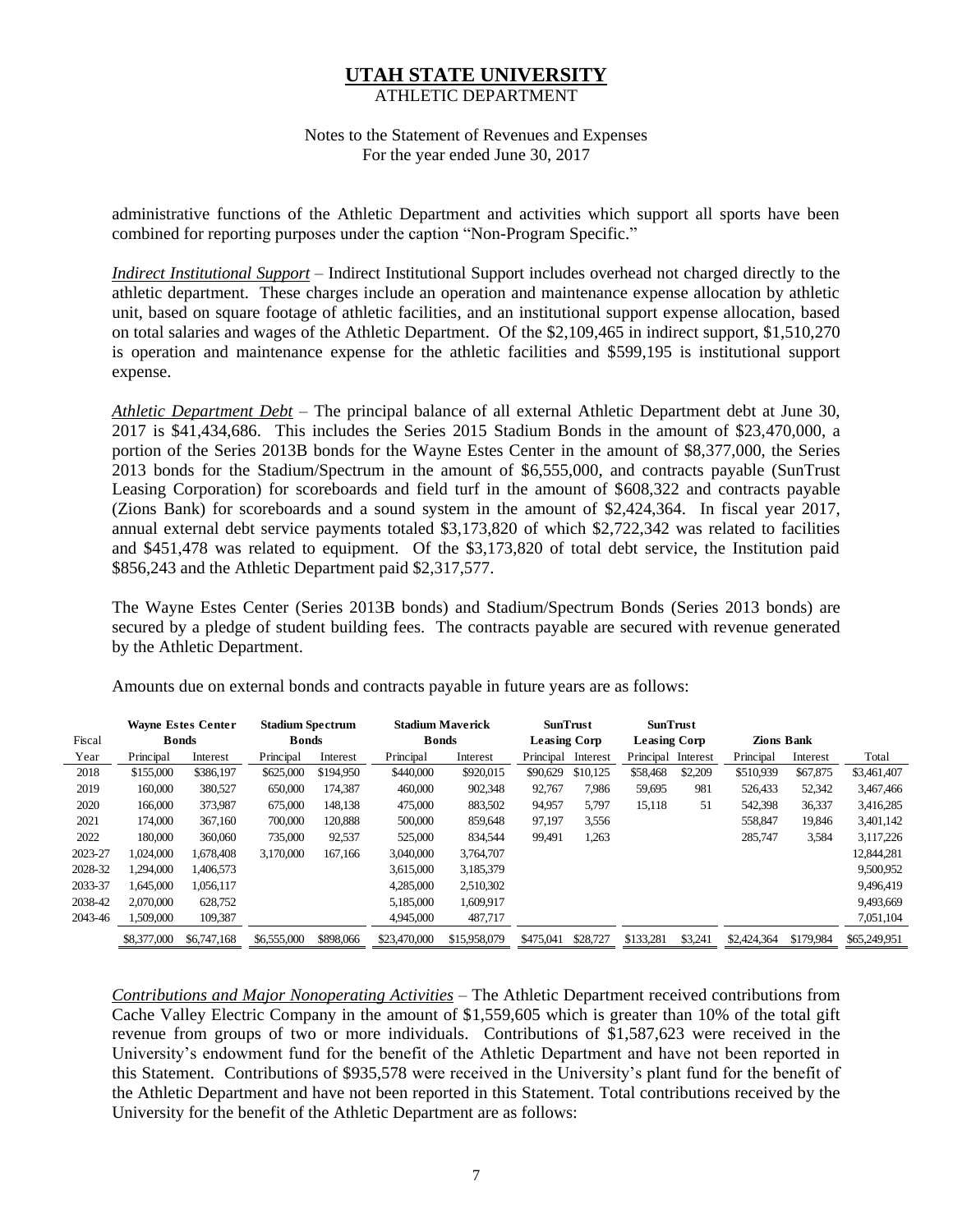## **UTAH STATE UNIVERSITY** ATHLETIC DEPARTMENT

Notes to the Statement of Revenues and Expenses For the year ended June 30, 2017

| Contributions reported on Statement of Revenues and Expenditures     | \$4,671,851 |
|----------------------------------------------------------------------|-------------|
| Contributions received in the University's endowment and plant funds | 2,523,201   |
| Total contributions                                                  | \$7,195,052 |
|                                                                      |             |